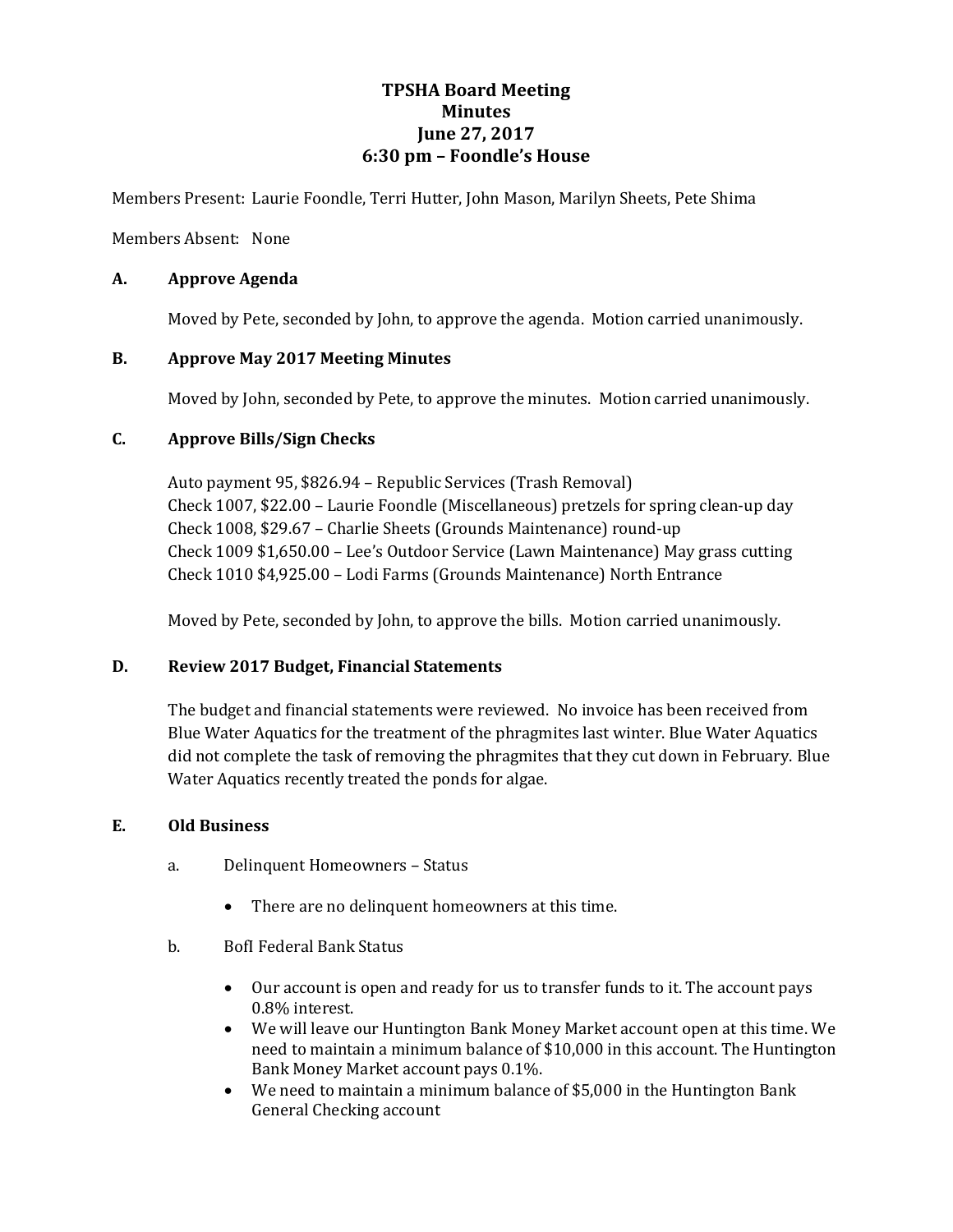- We'll move all but \$10,000 from the Huntington Bank Money Market account (Road Fund) to the BofI Money MarketBusiness Interest Checking account by mailing a check to the BofI.
- c. CCR Compliance
	- Craig Welch joined us to talk about the CCR's. Based on his experience he said we need to try to make it easy for people to make changes to comply. Another suggestion was that we send the CCR's as part of a welcome packet to the neighborhood when new residents move in.
	- An important part of the process is establishing standards before we try to enforce the CCR's. For example, if we wanted to manage the location of satellite dishes, we need to document and set the criteria we would use to evaluate the location to determine if it meets our criteria. Once we have our criteria established, we could ask all residents who have satellite dishes to submit the location of their dish so we could review it and determine if it meets our standards. This approach could help set a baseline for enforcing the CCR's.
	- Craig also suggested that the board consider adopting rules and regulations that fill in the "gaps". These rules and regulations would establish a process such as sending a letter to a homeowner that is non-compliant, "fining" a homeowner who fails to come into compliance, placing a lien on a homeowner if they fail to pay a fine. These rules and regulations could provide an enforcement mechanism to the board. Although the CCR's do not state "fines" as a method for enforcing the CCR's, the CCR's do not prohibit the use of fines.
	- The board thanked Craig for his input and will continue discussions at the board's next meeting.
	- Laurie brought to the board's attention that a home on Robal court had an above ground pool in their back yard. Above ground pools are not allowed as stated in the CCR's. Laurie will compose a letter to send to the resident letting them know that they are not complying with the CCR's. (Subsequent to the meeting, the Board decided to postpone sending a letter regarding the above-the-ground pool violation in order to address compliance, enforcement and potential revisions as a whole.)
- d. Request for No Trespassing Signs Around Ponds –Update
	- John Mason purchased and posted 10 new No Trespassing Signs along the fence line beside both ponds the Thursday before Memorial Day.
	- Terri offered to talk with the Washtenaw County Sheriff's Deputy assigned to Lodi Township regarding how to handle trespassers.
- e. Repair of Street Sign Flanges Update
	- Laurie Terri discovered that the Brighton Signarama company we used out of Brighton is no longer in business. She was able to track down a business with some connection to the company in Brighton but later learned that they moved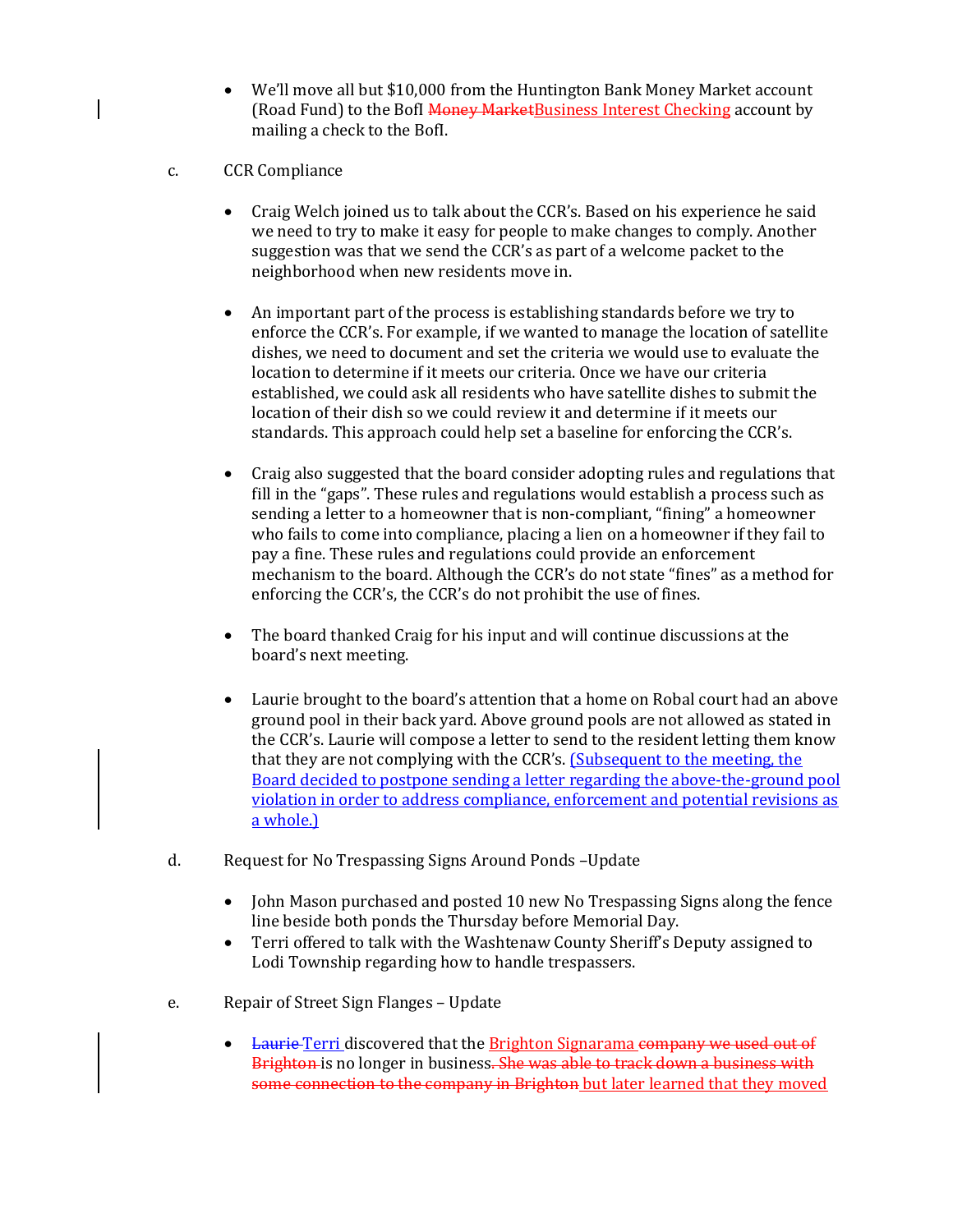to Farmington. T-and they are working on getting us pricing. The signs we have were a special order item and may no longer be available.

## **F. New Business**

- a. TPSHA Correspondence Homeowner-related Issues
	- Marilyn received a letter from Farm Bureau Insurance communicating that a company we had contracted with for snow plowing was no longer covered by Farm Bureau Insurance. Since we never actually used this company for snow plowing no action is needed at this time.
- b. Propose DioGuardi (Lot 49) Patio
	- A motion was made by Terri and seconded by Marilyn to approve the patio as proposed by the DioGuardi's. Motion carried unanimously.

## **G. Grounds Maintenance**

- a. Update on North Entrance Landscape Project
	- Lodi Farms completed the project at the North Entrance. Laurie suggested, and other Board members agreed, that we move the shrub located on the far left to the far right hand side as you are facing the plantings. John M. will contact Lodi Farms. An option John suggested is adding another shrub to the far right hand side.
- b. North and South Entrance Pillar Caps Inspection/Warranty Expiration
	- Pete volunteered to inspect the caps before our next meeting. The caps were installed in 2013 by Kish Masonry and carry a 5 year warranty.
- c. Textile Road Fencing Update
	- John walked the fence line and determined that it is not in as bad of shape as he thought. There are some areas that need repair.
- d. Crack Sealing of Roads
	- John is having two companies bid on the crack sealing.
- e. Phragmites Clean-up
	- John has attempted to contact Blue Water Aquatics related to the Phragmites treatment and clean up but has not yet received a response.

### **H. Open Floor**

John was contacted by DK Services who does our snow plowing. They asked if we would be willing to renew our contract for two more years at the same price. We agreed to do this.

#### **I. Set Upcoming Meeting Dates**